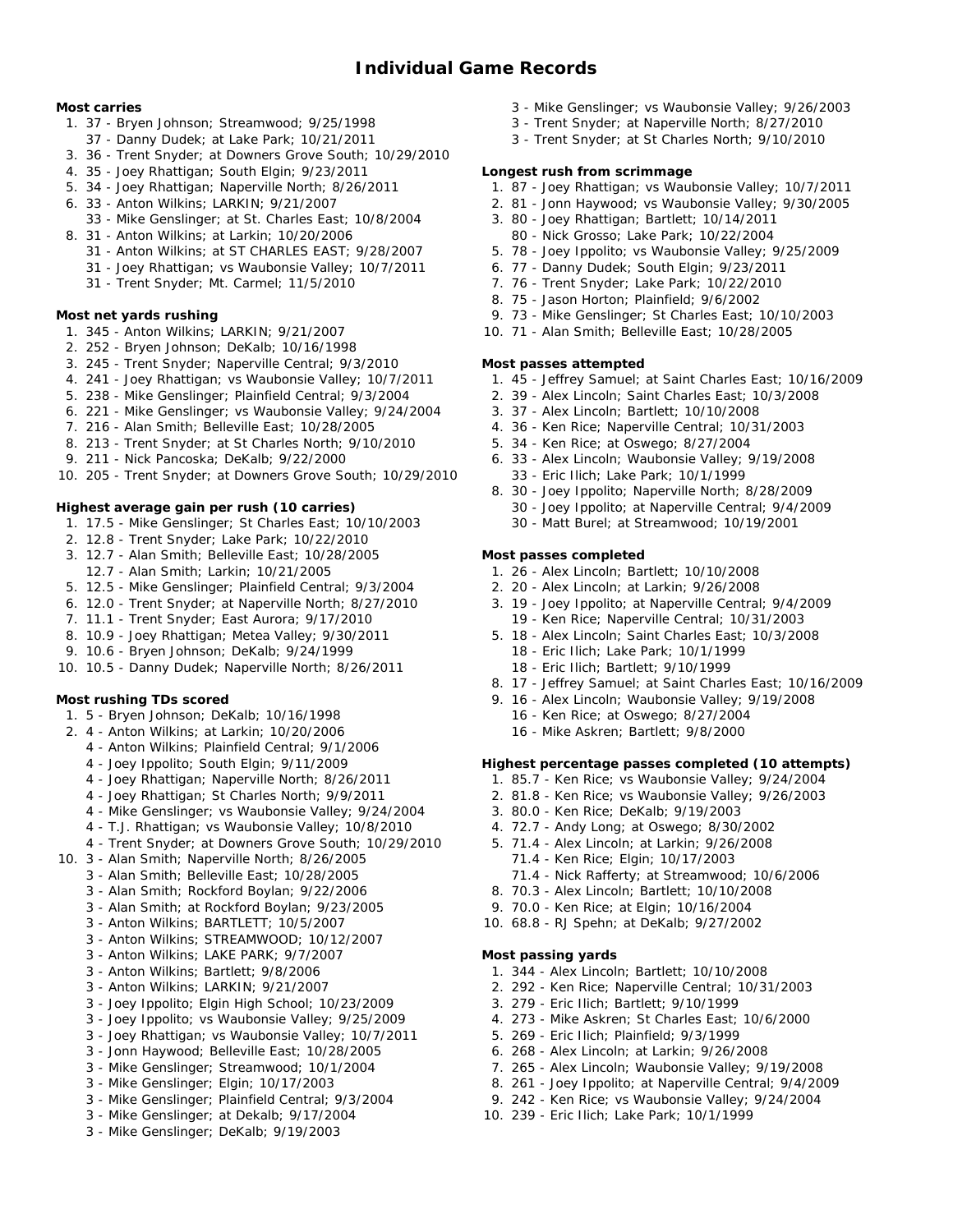# **Individual Game Records**

**Most passing yards gained per completion (5 completions) Longest pass completion**

- 1. 28.7 Ken Rice; at Streamwood; 10/3/2003
- 2. 27.1 Eric Ilich; Elgin; 9/11/1998
- 3. 24.7 Andy Long; Streamwood; 10/25/2002
- 4. 23.4 Ken Rice; Streamwood; 10/1/2004
- 23.4 Nate Boudreau; Naperville North; 8/26/2011
- 6. 22.4 Eric Ilich; Bartlett; 10/9/1998
- 7. 21.4 RJ Spehn; at Rockford Guilford; 10/18/2002
- 8. 21.3 Jeffrey Samuel; at Metea Valley; 10/1/2010
- 9. 21.0 Nick Rafferty; Plainfield Central; 9/1/2006
- 10. 20.7 Eric Ilich; Plainfield; 9/3/1999

**Most touchdown passes**

- 1. 7 Alex Lincoln; Saint Charles East; 10/3/2008
- 2. 5 Alex Lincoln; at ST CHARLES NORTH; 10/19/2007
- 5 Eric Ilich; Bartlett; 9/10/1999
- 4. 4 Alex Lincoln; Bartlett; 10/10/2008
- 4 Alex Lincoln; Planfield Central; 9/5/2008
- 6. 3 Alex Lincoln; at Streamwood; 10/18/2008
- 3 Alex Lincoln; at Lyons Township; 10/26/2007
	- 3 Alex Lincoln; LARKIN; 9/21/2007
	- 3 Ken Rice; at Streamwood; 10/3/2003
	- 3 Ken Rice; vs Waubonsie Valley; 9/24/2004

#### **Most passes had intercepted**

- 1. 5 Joey Ippolito; vs Cathedral; 10/2/2009
- 2. 3 Alex Lincoln; LINCOLN-WAY EAST; 11/2/2007
	- 3 Alex Lincoln; Saint Charles North; 10/24/2008
	- 3 Alex Lincoln; at Lyons Township; 10/26/2007
	- 3 Nate Boudreau; at Naperville Central; 9/2/2011
- 6. 2 Alex Lincoln; at Naperville North; 8/29/2008
	- 2 Alex Lincoln; at PLAINFIELD CENTRAL; 8/31/2007
	- 2 Alex Lincoln; at Streamwood; 10/18/2008
	- 2 Alex Lincoln; Planfield Central; 9/5/2008
	- 2 Andy Long; at Waubonsie Valley; 9/20/2002
	- 2 Brent Sandstrom; at Bartlett; 9/9/2005
	- 2 Jeffrey Samuel; at Saint Charles North; 10/9/2009
	- 2 Jeffrey Samuel; Elgin High School; 10/23/2009
	- 2 Joey Ippolito; at Naperville Central; 9/4/2009
	- 2 Joey Ippolito; South Elgin; 9/11/2009
	- 2 Joey Ippolito; Bartlett; 9/18/2009
	- 2 Ken Rice; at St. Charles East; 10/8/2004
	- 2 Ken Rice; Lake Park; 10/22/2004
	- 2 Ken Rice; Naperville Central; 10/31/2003
	- 2 Matt Burel; Rockford Guilford; 10/12/2001
	- 2 Matt Burel; Waubonsie Valley; Sept 14 2001
	- 2 Nick Rafferty; at Larkin; 10/20/2006
	- 2 Nick Rafferty; at Lake Park; 9/15/2006
	- 2 Nick Rafferty; vs Waubonsie Valley; 9/29/2006

#### **Highest passing efficiency rating (10 attempts)**

- 1. 301.6 Ken Rice; vs Waubonsie Valley; 9/24/2004
- 2. 238.6 Ken Rice; Elgin; 10/17/2003
- 3. 236.2 Ken Rice; at Streamwood; 10/3/2003
- 4. 232.8 Alex Lincoln; at ST CHARLES NORTH; 10/19/2007
- 5. 223.9 Ken Rice; DeKalb; 9/19/2003
- 6. 216.4 Ken Rice; at Elgin; 10/16/2004
- 7. 215.4 Ken Rice; at Dekalb; 9/17/2004
- 8. 195.2 Nate Boudreau; Metea Valley; 9/30/2011
- 9. 192.6 Andy Long; Streamwood; 10/25/2002
- 10. 192.0 Ken Rice; vs Waubonsie Valley; 9/26/2003
- 1. 90 Eric Ilich; Plainfield; 9/3/1999
- 2. 82 Alex Lincoln; at Lake Park; 9/12/2008
- 3. 81 Alex Lincoln; Saint Charles East; 10/3/2008
- 4. 80 Matt Burel; DeKalb; Sept 21 2001
- 5. 79 Mike Askren; St Charles East; 10/6/2000
- 6. 78 RJ Spehn; at East Aurora; 9/13/2002
- 7. 75 Andy Long; Elgin; 10/11/2002
- 8. 74 Nate Boudreau; South Elgin; 9/23/2011
- 9. 72 Eric Ilich; DeKalb; 10/16/1998
- 10. 68 Andy Long; at Rockford Guilford; 10/18/2002 68 - Andy Long; at DeKalb; 9/27/2002
- **Most passes caught**
	- 1. 8 Chris Keagle; Bartlett; 9/8/2000
		- 8 Conner Yearian; Bartlett; 10/10/2008
		- 8 Josh Schaffer; Saint Charles East; 10/3/2008
		- 8 Ryan Horan; Lake Park; 10/1/1999
	- 5. 7 Drew Meyer; at Oswego; 8/27/2004
		- 7 Jason Horton; at Oswego; 8/30/2002
		- 7 Michael Camire; Saint Charles East; 10/3/2008
		- 7 Michael Camire; at Larkin; 9/26/2008
		- 7 Nick Grosso; at St. Charles East; 10/8/2004
		- 7 Ryan Horan; St Charles; 10/8/1999

**Most yards receiving**

**Most TD receptions**

- 1. 157 Josh Schaffer; Saint Charles East; 10/3/2008
- 2. 155 Jason Horton; at East Aurora; 9/13/2002
- 3. 151 Conner Yearian; Bartlett; 10/10/2008
- 4. 149 Jason Horton; at Oswego; 8/30/2002 149 - Jason Horton; DeKalb; Sept 21 2001
- 6. 141 Anthony Papp; at Plainfield Central; 9/2/2005
- 7. 140 Chris Keagle; St Charles East; 10/6/2000
- 8. 134 Jason Horton; at DeKalb; 9/27/2002
- 9. 129 Mike Johnson; at Lake Park; 9/15/2006
- 10. 122 Nick Grosso; at St. Charles East; 10/8/2004
- **Highest average gain per reception (3 receptions)**
- 1. 49.7 Jason Horton; DeKalb; Sept 21 2001
- 2. 40.0 Ryan Horan; Plainfield; 9/3/1999
- 3. 36.3 Josh Schaffer; at ST CHARLES NORTH; 10/19/2007
- 4. 33.7 Nick Grosso; Elgin; 10/17/2003
- 5. 33.5 Jason Horton; at DeKalb; 9/27/2002
- 6. 33.0 Josh Schaffer; LINCOLN-WAY EAST; 11/2/2007
- 7. 31.0 Jason Horton; at East Aurora; 9/13/2002

1. 4 - Josh Schaffer; Saint Charles East; 10/3/2008 2. 3 - Anton Wilkins; at ST CHARLES NORTH; 10/19/2007

3 - Conner Yearian; at Lyons Township; 10/26/2007 5. 2 - Anthony Papp; vs Waubonsie Valley; 9/24/2004 2 - Chris Keagle; St Charles East; 10/6/2000 2 - Chris Keagle; Plainfield; 9/1/2000 2 - Chris Keagle; Lake Park; 9/29/2000

2 - Conner Yearian; Saint Charles East; 10/3/2008 2 - Conner Yearian; Planfield Central; 9/5/2008 2 - Jason Horton; at East Aurora; 9/13/2002 2 - Josh Schaffer; at Streamwood; 10/18/2008

3 - Conner Yearian; Bartlett; 10/10/2008

2 - Nick Grosso; at Dekalb; 9/17/2004 2 - Ryan Horan; Bartlett; 9/10/1999

2 - Shane Langton; at Lake Park; 10/21/2011

- 8. 29.3 Conner Yearian; Waubonsie Valley; 9/19/2008
- 29.3 Dakota Clarke; Elgin; 9/11/1998 10. 28.3 - Bryen Johnson; Plainfield; 9/3/1999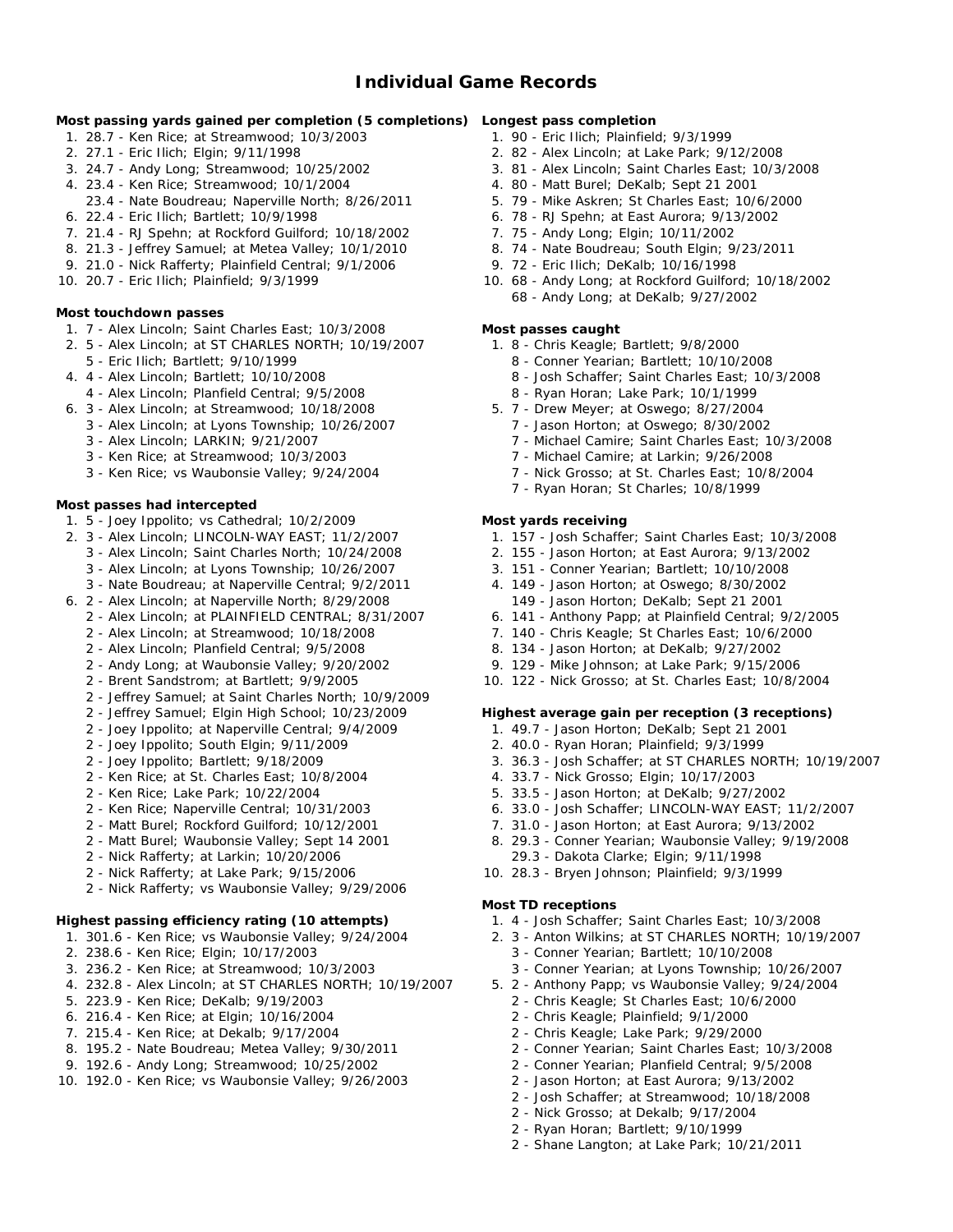# **Individual Game Records**

**Longest pass reception**

- 1. 90 Ryan Horan; Plainfield; 9/3/1999
- 2. 82 Josh Schaffer; at Lake Park; 9/12/2008
- 3. 81 Josh Schaffer; Saint Charles East; 10/3/2008
- 4. 80 Jason Horton; DeKalb; Sept 21 2001
- 5. 79 Chris Keagle; St Charles East; 10/6/2000
- 6. 78 Jason Horton; at East Aurora; 9/13/2002
- 7. 75 John Bubeck; Elgin; 10/11/2002
- 8. 74 Jeff Evak; South Elgin; 9/23/2011
- 9. 72 Dakota Clarke; DeKalb; 10/16/1998
- 10. 68 Jason Horton; at DeKalb; 9/27/2002 68 - Peter Acquaviva; at Rockford Guilford; 10/18/2002

**Most total offense plays**

- 1. 55 Joey Ippolito; Naperville North; 8/28/2009
- 2. 54 Joey Ippolito; at Naperville Central; 9/4/2009
- 3. 47 Joey Ippolito; South Elgin; 9/11/2009
- 4. 46 Jeffrey Samuel; at Saint Charles East; 10/16/2009
- 5. 42 Alex Lincoln; Saint Charles East; 10/3/2008
- 6. 41 Ken Rice; Naperville Central; 10/31/2003
- 7. 39 Joey Ippolito; Bartlett; 9/18/2009
- 8. 37 Alex Lincoln; Bartlett; 10/10/2008
	- 37 Alex Lincoln; Waubonsie Valley; 9/19/2008
	- 37 Danny Dudek; at Lake Park; 10/21/2011
	- 37 Joey Ippolito; vs Cathedral; 10/2/2009

#### **Most total offense yards gained**

- 1. 377 Joey Ippolito; Naperville North; 8/28/2009
- 2. 375 Joey Ippolito; at Naperville Central; 9/4/2009
- 3. 345 Anton Wilkins; LARKIN; 9/21/2007
- 4. 344 Alex Lincoln; Bartlett; 10/10/2008
- 5. 283 Joey Ippolito; South Elgin; 9/11/2009
- 6. 269 Eric Ilich; Bartlett; 9/10/1999
- 7. 267 Eric Ilich; Plainfield; 9/3/1999
- 267 Mike Askren; St Charles East; 10/6/2000
- 9. 265 Alex Lincoln; at Larkin; 9/26/2008
- 10. 253 Alex Lincoln; Waubonsie Valley; 9/19/2008

**Highest average gain per play (20 plays)**

- 1. 10.5 Anton Wilkins; LARKIN; 9/21/2007
- 2. 10.4 RJ Spehn; at DeKalb; 9/27/2002
- 10.4 Alex Lincoln; at ST CHARLES NORTH; 10/19/2007
- 4. 9.7 Joey Rhattigan; St Charles North; 9/9/2011 9.7 - Trent Snyder; at St Charles North; 9/10/2010
- 
- 6. 9.3 Alex Lincoln; Bartlett; 10/10/2008
- 7. 8.8 Mike Genslinger; vs Waubonsie Valley; 9/24/2004 8.8 - Alex Lincoln; at Larkin; 9/26/2008
- 8.8 Nick Rafferty; at Lake Park; 9/15/2006
- 10. 8.5 Jeffrey Samuel; at Bartlett; 10/15/2010

#### **Most all-purpose yards gained**

- 1. 355 Anton Wilkins; LARKIN; 9/21/2007
- 2. 288 Mike Genslinger; vs Waubonsie Valley; 9/24/2004
- 3. 280 Trent Snyder; Naperville Central; 9/3/2010
- 4. 275 Mike Genslinger; Plainfield Central; 9/3/2004
- 5. 269 Mike Genslinger; St Charles East; 10/10/2003
- 6. 266 Mike Genslinger; at Oswego; 8/27/2004
- 7. 257 Anton Wilkins; at ST CHARLES EAST; 9/28/2007
- 8. 252 Bryen Johnson; DeKalb; 10/16/1998
- 9. 251 B. Herzberger; vs Cathedral; 10/2/2009
- 10. 250 Jeff Evak; South Elgin; 9/23/2011

**Most all-purpose attempts**

- 1. 38 Trent Snyder; at Downers Grove South; 10/29/2010
- 2. 37 Danny Dudek; at Lake Park; 10/21/2011
- 3. 36 Joey Rhattigan; Naperville North; 8/26/2011 36 - Joey Rhattigan; South Elgin; 9/23/2011 36 - Trent Snyder; Naperville Central; 9/3/2010
- 6. 34 Anton Wilkins; at Larkin; 10/20/2006
	- 34 Anton Wilkins; LARKIN; 9/21/2007
	- 34 Anton Wilkins; at ST CHARLES EAST; 9/28/2007
	- 34 Mike Genslinger; at St. Charles East; 10/8/2004
- 10. 33 Trent Snyder; Mt. Carmel; 11/5/2010

#### **Most points scored**

- 1. 30 Anton Wilkins; at Larkin; 10/20/2006
- 30 Bryen Johnson; DeKalb; 10/16/1998
- 3. 26 Trent Snyder; at Downers Grove South; 10/29/2010
- 4. 24 Anton Wilkins; at ST CHARLES NORTH; 10/19/2007
- 24 Anton Wilkins; Plainfield Central; 9/1/2006
	- 24 Anton Wilkins; Bartlett; 9/8/2006
- 24 Joey Ippolito; South Elgin; 9/11/2009
- 24 Joey Rhattigan; Naperville North; 8/26/2011
- 24 Joey Rhattigan; St Charles North; 9/9/2011
- 24 Josh Schaffer; Saint Charles East; 10/3/2008
- 24 Mike Genslinger; vs Waubonsie Valley; 9/24/2004
- 24 T.J. Rhattigan; vs Waubonsie Valley; 10/8/2010

**Most touchdowns scored**

- 1. 5 Anton Wilkins; at Larkin; 10/20/2006
	- 5 Bryen Johnson; DeKalb; 10/16/1998
- 3. 4 Anton Wilkins; at ST CHARLES NORTH; 10/19/2007
	- 4 Anton Wilkins; Plainfield Central; 9/1/2006
	- 4 Anton Wilkins; Bartlett; 9/8/2006
	- 4 Joey Ippolito; South Elgin; 9/11/2009
	- 4 Joey Rhattigan; Naperville North; 8/26/2011
	- 4 Joey Rhattigan; St Charles North; 9/9/2011
	- 4 Josh Schaffer; Saint Charles East; 10/3/2008
	- 4 Mike Genslinger; vs Waubonsie Valley; 9/24/2004
	- 4 T.J. Rhattigan; vs Waubonsie Valley; 10/8/2010
	- 4 Trent Snyder; at Downers Grove South; 10/29/2010

**Most extra points made by kicking**

- 1. 8 David Plouffe; vs Waubonsie Valley; 9/24/2004
- 8 Nick Schneider; LARKIN; 9/21/2007
- 3. 7 Joe Brown; Streamwood; 10/7/2005
	- 7 Ryan Mulhern; at St Charles North; 9/10/2010
	- 7 Ryan Mulhern; at East Aurora; 9/16/2011
	- 7 Ryan Mulhern; Metea Valley; 9/30/2011

6 - Joe Brown; Belleville East; 10/28/2005 6 - Joe Brown; Lake Park; 9/16/2005

6 - Nick Schneider; Bartlett; 9/8/2006 6 - Peter Acquaviva; Elgin; 10/11/2002 6 - Ryan Mulhern; at Metea Valley; 10/1/2010 6 - Ryan Mulhern; Lake Park; 10/22/2010 6 - Tim Drancik; at Streamwood; 10/18/2008

7 - Tim Drancik; Saint Charles East; 10/3/2008

6 - Joe Brown; at Rockford Boylan; 9/23/2005 6 - Nick Schneider; STREAMWOOD; 10/12/2007 6 - Nick Schneider; at ST CHARLES NORTH; 10/19/2007

8. 6 - Joe Brown; Larkin; 10/21/2005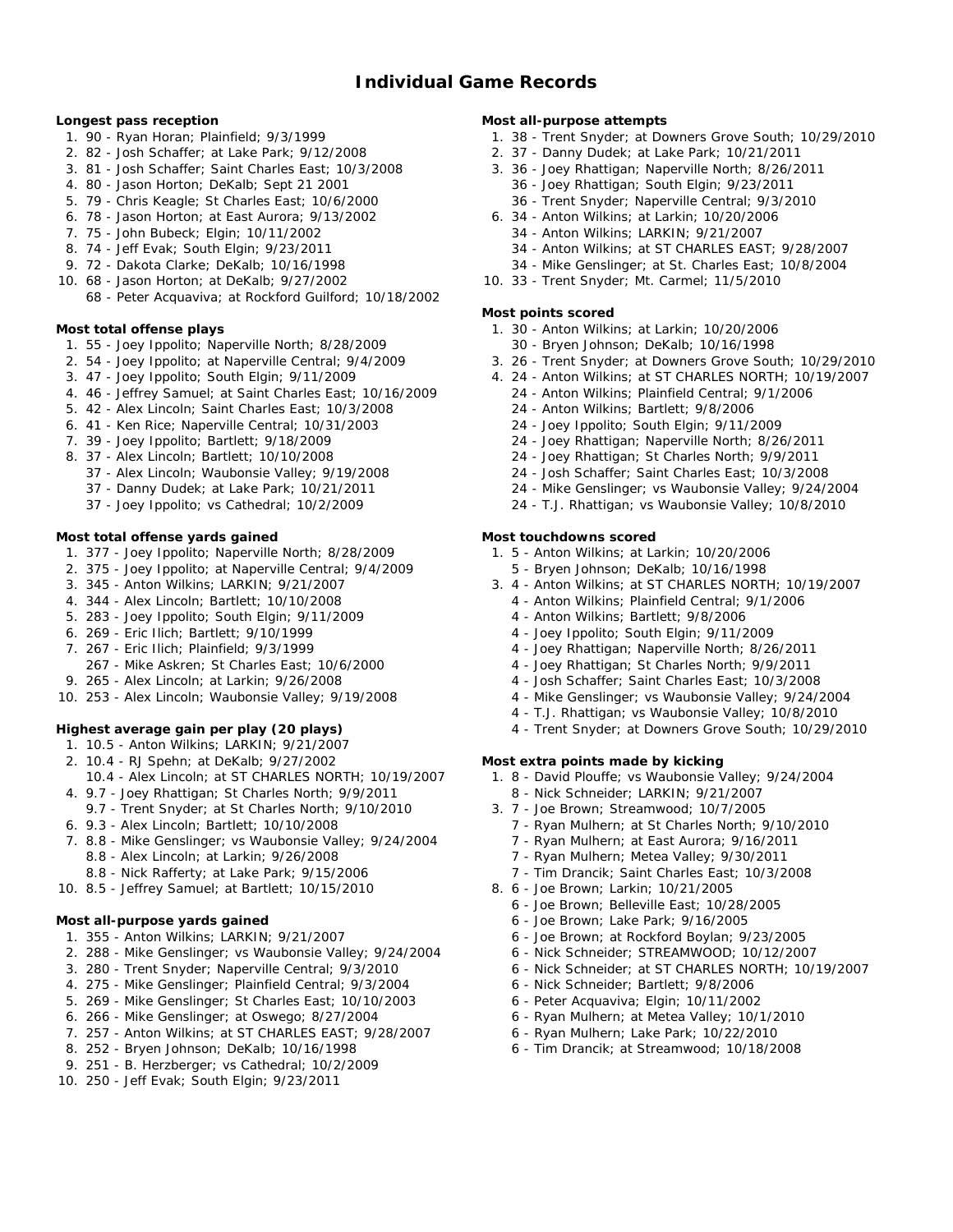**Most points scored by kicking**

- 1. 11 David Plouffe; Bartlett; 9/10/2004
- 2. 10 Nick Schneider; St Charles East; 10/13/2006 10 - Ryan Mulhern; Metea Valley; 9/30/2011
- 4. 9 Jeremy Gehl; at Plainfield; 9/5/2003
	- 9 Nick Schneider; at ST CHARLES NORTH; 10/19/2007
	- 9 Peter Acquaviva; at Waubonsie Valley; 9/20/2002
- 7. 8 David Plouffe; vs Waubonsie Valley; 9/24/2004
	- 8 Jeremy Gehl; at Streamwood; 10/3/2003
	- 8 Nick Schneider; LARKIN; 9/21/2007
	- 8 Peter Acquaviva; East Aurora; 9/7/2001 8 - Ryan Mulhern; Naperville Central; 9/3/2010

**Most field goals attempted**

- 1. 3 Jeremy Gehl; at Plainfield; 9/5/2003
- 3 Nick Schneider; St Charles East; 10/13/2006
- 3. 2 David Plouffe; at Bartlett; 9/9/2005
	- 2 David Plouffe; Bartlett; 9/10/2004
	- 2 Jeremy Gehl; at Lake Park; 10/24/2003
	- 2 Nick Schneider; at Naperville North; 8/25/2006
	- 2 Nick Schneider; at Lyons Township; 10/26/2007
	- 2 Nick Schneider; vs Waubonsie Valley; 9/29/2006
	- 2 Peter Acquaviva; at Oswego; 8/30/2002
	- 2 Peter Acquaviva; at Waubonsie Valley; 9/20/2002
	- 2 Ryan Mulhern; Mt. Carmel; 11/5/2010
	- 2 Ryan Mulhern; at Lake Park; 10/21/2011
	- 2 Ryan Mulhern; Naperville Central; 9/3/2010
	- 2 Ryan Mulhern; Metea Valley; 9/30/2011
	- 2 Trenton Snyder; at Naperville Central; 9/4/2009

## **Most field goals made**

- 1. 3 Jeremy Gehl; at Plainfield; 9/5/2003
- 2. 2 Bobby Noland; St Charles East; 10/6/2000
	- 2 David Plouffe; Bartlett; 9/10/2004
	- 2 Jeremy Gehl; at Lake Park; 10/24/2003
	- 2 Nick Schneider; St Charles East; 10/13/2006
	- 2 Nick Schneider; vs Waubonsie Valley; 9/29/2006
	- 2 Peter Acquaviva; at Waubonsie Valley; 9/20/2002
	- 2 Ryan Mulhern; Naperville Central; 9/3/2010
- 9. 1 Bobby Noland; East Aurora; 10/23/1998
	- 1 Bobby Noland; Bartlett; 9/10/1999
	- 1 Bobby Noland; Larkin; 9/18/1998
	- 1 David Plouffe; at St. Charles East; 10/8/2004
	- 1 David Plouffe; Larkin; 10/21/2005
	- 1 David Plouffe; at Bartlett; 9/9/2005
	- 1 Jeremy Gehl; at Streamwood; 10/3/2003
	- 1 Nick Schneider; at PLAINFIELD CENTRAL; 8/31/2007
	- 1 Nick Schneider; BARTLETT; 10/5/2007
	- 1 Nick Schneider; at ST CHARLES NORTH; 10/19/2007
	- 1 Nick Schneider; at Lyons Township; 10/26/2007
	- 1 Peter Acquaviva; at Oswego; 8/30/2002
	- 1 Peter Acquaviva; at Lockport; 11/1/2002
	- 1 Peter Acquaviva; at Elgin; 10/5/2001
	- 1 Peter Acquaviva; East Aurora; 9/7/2001
	- 1 Ryan Mulhern; Naperville North; 8/26/2011
	- 1 Ryan Mulhern; at Bartlett; 10/15/2010
	- 1 Ryan Mulhern; at Saint Charles East; 10/16/2009
	- 1 Ryan Mulhern; at Lake Park; 10/21/2011
	- 1 Ryan Mulhern; Metea Valley; 9/30/2011
	- 1 Trenton Snyder; at Saint Charles North; 10/9/2009
	- 1 Trenton Snyder; at Naperville Central; 9/4/2009
	- 1 Trenton Snyder; Bartlett; 9/18/2009

**Longest field goal made**

- 1. 42 David Plouffe; Bartlett; 9/10/2004
- 42 Ryan Mulhern; Naperville Central; 9/3/2010
- 3. 40 Bobby Noland; Larkin; 9/18/1998
- 40 Peter Acquaviva; at Lockport; 11/1/2002
- 5. 38 Trenton Snyder; at Naperville Central; 9/4/2009
- 6. 37 Bobby Noland; St Charles East; 10/6/2000
- 37 Peter Acquaviva; East Aurora; 9/7/2001
- 8. 36 Nick Schneider; BARTLETT; 10/5/2007
- 36 Ryan Mulhern; at Bartlett; 10/15/2010
- 10. 35 Jeremy Gehl; at Streamwood; 10/3/2003 35 - Peter Acquaviva; at Elgin; 10/5/2001
	- 35 Trenton Snyder; at Saint Charles North; 10/9/2009
	- 35 Trenton Snyder; Bartlett; 9/18/2009
- **Most punts**
- 1. 10 Bobby Noland; Lake Park; 10/2/1998
- 2. 9 Anthony Papp; Bolingbrook; 11/4/2005
- 3. 8 Bobby Noland; Hinsdale Central; 8/25/2000
- 8 Ryan Mulhern; at Bolingbrook; 10/28/2011
- 5. 7 A. Skowronski; at South Elgin; 9/24/2010
- 7 Bobby Noland; Waubonsie Valley; 10/22/1999
	- 7 Bobby Noland; Lake Park; 9/29/2000
	- 7 Michael Filip; Saint Charles North; 10/24/2008
	- 7 Mikey Riesner; St Charles North; 9/9/2011
	- 7 R.J. Spehn; Oswego; 8/24/2001
	- 7 R.J. Spehn; Waubonsie Valley; Sept 14 2001
	- 7 Ryan Mulhern; Bartlett; 10/14/2011

#### **Most yards punting**

- 1. 314 Bobby Noland; Lake Park; 10/2/1998
- 2. 308 Anthony Papp; Bolingbrook; 11/4/2005
- 3. 289 Bobby Noland; Hinsdale Central; 8/25/2000
- 4. 260 Bobby Noland; Lake Park; 9/29/2000
- 5. 257 A. Skowronski; at South Elgin; 9/24/2010
- 6. 256 R.J. Spehn; Oswego; 8/24/2001
- 7. 242 Mikey Riesner; vs Waubonsie Valley; 10/7/2011
- 8. 236 R.J. Spehn; Waubonsie Valley; Sept 14 2001
- 9. 233 Nick Grosso; at Plainfield; 9/5/2003
- 10. 228 Michael Filip; Saint Charles North; 10/24/2008

5. 42.0 - Bobby Noland; Waubonsie Valley; 10/20/2000 6. 41.7 - Nick Grosso; at Lake Park; 10/24/2003 7. 41.4 - Ryan Horan; Batavia; 8/28/1998 8. 40.8 - Nick Grosso; at Bartlett; 9/12/2003 9. 40.7 - Anthony Papp; Naperville North; 8/26/2005 10. 40.3 - Mikey Riesner; vs Waubonsie Valley; 10/7/2011

3 - Mikey Riesner; vs Waubonsie Valley; 10/7/2011

5. 2 - A. Skowronski; vs Waubonsie Valley; 10/8/2010 2 - A. Skowronski; at South Elgin; 9/24/2010 2 - Anthony Papp; Larkin; 10/21/2005 2 - Bobby Noland; Larkin; 9/15/2000

2 - Matt McGilliard; at Streamwood; 10/6/2006 2 - Matt McGilliard; at Larkin; 10/20/2006

**Highest average yards per punt (3 punts)**

- 1. 57.5 Bobby Noland; Streamwood; 10/15/1999
- 2. 47.0 Bobby Noland; Lake Park; 10/1/1999

40.3 - Nick Grosso; DeKalb; 9/19/2003

1. 4 - Nick Grosso; at Plainfield; 9/5/2003 2. 3 - Anthony Papp; Bolingbrook; 11/4/2005

3 - RJ Spehn; at Lockport; 11/1/2002

**Most punts downed inside 20**

3. 44.7 - Bobby Noland; Larkin; 9/15/2000 4. 42.8 - Matt McGilliard; Bartlett; 9/8/2006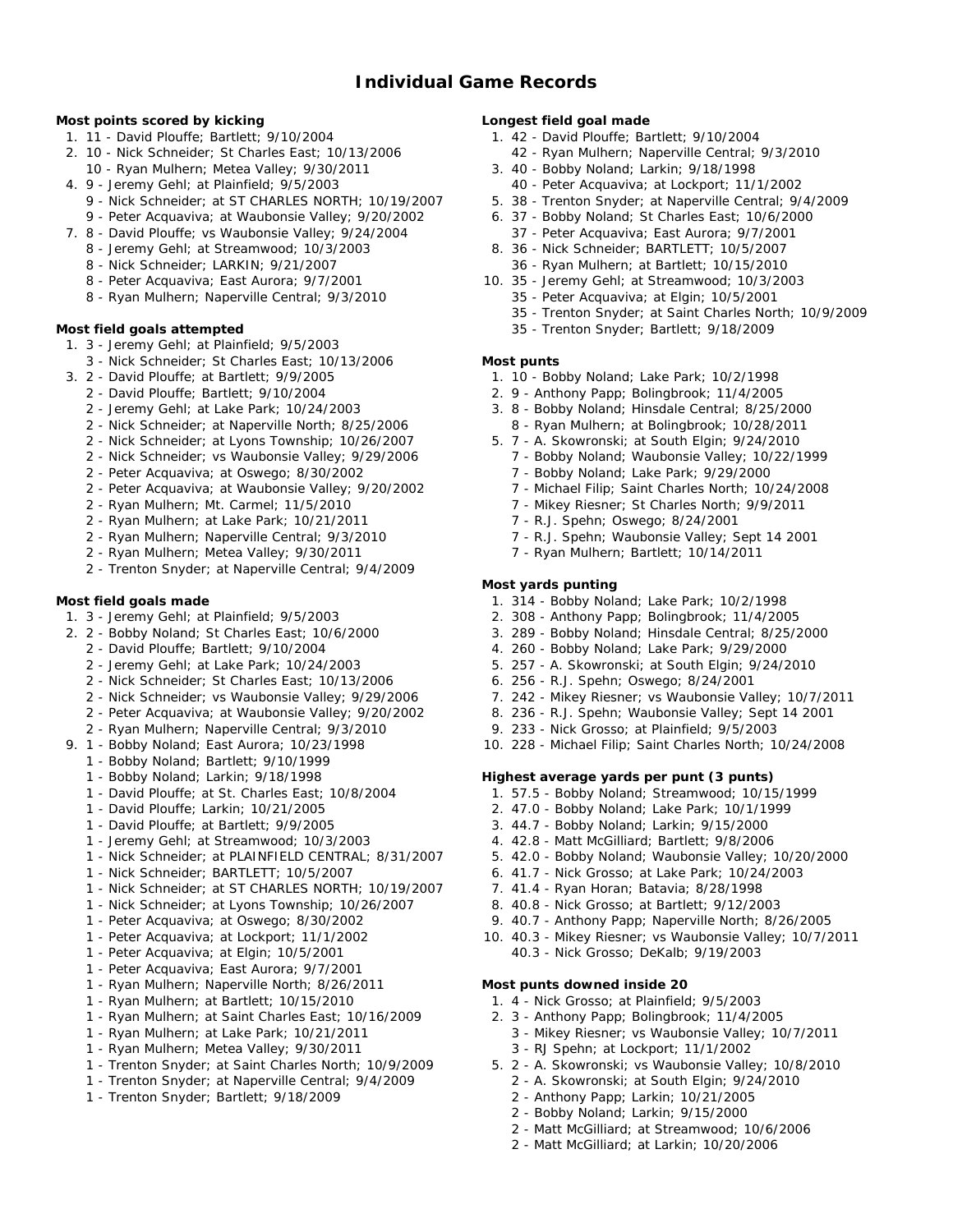# **Individual Game Records**

- 2 Matt McGilliard; at Lake Park; 9/15/2006
- 2 Michael Filip; Saint Charles North; 10/24/2008
- 2 Michael Filip; Planfield Central; 9/5/2008
- 2 Michael Filip; Waubonsie Valley; 9/19/2008
- 2 Mikey Riesner; Naperville North; 8/26/2011
- 2 Nick Grosso; at Streamwood; 10/3/2003
- 2 Nick Grosso; Lake Park; 10/22/2004
- 2 Nick Grosso; Plainfield Central; 9/3/2004
- 2 Nick Grosso; at Bartlett; 9/12/2003
- 2 R.J. Spehn; Oswego; 8/24/2001
- 2 R.J. Spehn; at Elgin; 10/5/2001
- 2 R.J. Spehn; DeKalb; Sept 21 2001
- 2 Ryan Brown; LAKE PARK; 9/7/2007
- 2 Ryan Mulhern; Metea Valley; 9/30/2011
- **Longest punt**
	- 1. 75 Bobby Noland; Hinsdale Central; 8/25/2000
	- 2. 69 Nick Grosso; at Streamwood; 10/3/2003
	- 3. 65 Bobby Noland; Larkin; 9/15/2000
	- 4. 61 Nick Grosso; at Plainfield; 9/5/2003
	- 5. 60 Bobby Noland; Lake Park; 9/29/2000
	- 6. 56 Nick Grosso; Bartlett; 10/29/2004
	- 7. 55 Matt McGilliard; Bartlett; 9/8/2006
		- 55 Mikey Riesner; vs Waubonsie Valley; 10/7/2011
	- 55 Nick Grosso; at Lake Park; 10/24/2003
- 10. 54 Nick Grosso; at Bartlett; 9/12/2003

#### **Longest punt return**

- 1. 54 Sherman Neal; at Rockford Boylan; 9/23/2005
- 2. 44 Marty Krawiec; at Lockport; 11/1/2002
- 44 Michael Camire; at Streamwood; 10/18/2008
- 4. 42 Will Konovsky; at Naperville North; 8/29/2008
- 5. 40 Peter Acquaviva; Elgin; 10/11/2002
- 6. 38 Peter Acquaviva; Rockford Guilford; 10/12/2001
- 7. 36 Jeff Evak; South Elgin; 9/23/2011
- 8. 33 Ryan Thorpe; Lake Park; 9/16/2005
- 9. 32 Ryan Thorpe; Streamwood; 10/7/2005
- 10. 29 Michael Camire; Waubonsie Valley; 9/19/2008

**Longest kick return**

- 1. 99 B. Herzberger; vs Cathedral; 10/2/2009
- 2. 97 Anton Wilkins; at ST CHARLES EAST; 9/28/2007 97 - Jason Horton; at Waubonsie Valley; 9/20/2002
- 4. 95 Dillon Strack; at St Charles North; 9/10/2010
	- 95 Jason Horton; at Rockford Guilford; 10/18/2002 95 - Jason Horton; Plainfield; 9/6/2002
- 7. 94 Jeff Evak; South Elgin; 9/23/2011
- 8. 91 Jason Horton; at DeKalb; 9/27/2002
- 9. 90 Jeff Evak; at Lake Park; 10/21/2011
- 10. 87 Dillon Strack; Lake Park; 10/22/2010

#### **Longest interception return**

- 1. 87 Sami Khalil; at Metea Valley; 10/1/2010
- 2. 76 Sherman Neal; at Bartlett; 9/9/2005
- 3. 64 Jeremy Gehl; St Charles East; 10/10/2003
- 4. 59 Alex Malandro; vs Waubonsie Valley; 10/8/2010 59 - Jeremy Gehl; at Streamwood; 10/3/2003
- 6. 50 C.J. Robertson; at Bartlett; 9/9/2005 50 - Jason Berry; at Rockford Guilford; 10/18/2002
- 8. 49 Josh Prescher; at Bolingbrook; 10/28/2011
- 9. 45 C.J. Robertson; at Naperville North; 8/25/2006
	- 45 Josh Prescher; Metea Valley; 9/30/2011

**Most punt returns**

- 1. 5 Jeff Evak; at Bartlett; 10/15/2010
	- 5 Peter Acquaviva; Rockford Guilford; 10/12/2001
- 3. 4 Doug Elliott; Bartlett; 10/9/1998
	- 4 Drew Meyer; St Charles East; 10/10/2003
	- 4 Drew Meyer; Plainfield Central; 9/3/2004
	- 4 Michael Camire; STREAMWOOD; 10/12/2007
	- 4 Michael Camire; Planfield Central; 9/5/2008
	- 4 Ryan Harmon; vs Waubonsie Valley; 9/24/2004
	- 4 Ryan Thorpe; Lake Park; 9/16/2005
	- 4 Ryan Thorpe; vs Waubonsie Valley; 9/30/2005

#### **Most punt return yards**

- 1. 80 Michael Camire; at Streamwood; 10/18/2008
- 2. 60 Peter Acquaviva; Elgin; 10/11/2002
- 3. 54 Sherman Neal; at Rockford Boylan; 9/23/2005
- 4. 53 Jeff Evak; South Elgin; 9/23/2011
- 5. 52 Drew Meyer; Plainfield Central; 9/3/2004 52 - Ryan Thorpe; Lake Park; 9/16/2005
- 7. 46 Michael Camire; STREAMWOOD; 10/12/2007 46 - Michael Camire; Waubonsie Valley; 9/19/2008
- 9. 44 Marty Krawiec; at Lockport; 11/1/2002
- 10. 42 Doug Elliott; East Aurora; 10/23/1998 42 - Peter Acquaviva; Rockford Guilford; 10/12/2001 42 - Will Konovsky; at Naperville North; 8/29/2008

**Highest average gain per punt return (2 returns)**

- 1. 40.0 Michael Camire; at Streamwood; 10/18/2008
- 2. 30.0 Peter Acquaviva; Elgin; 10/11/2002
- 3. 19.5 Ryan Thorpe; Streamwood; 10/7/2005
- 4. 19.0 David Tucci; Elgin; 10/17/2003
- 5. 18.5 Ryan Thorpe; Belleville East; 10/28/2005
- 6. 17.7 Jeff Evak; South Elgin; 9/23/2011
- 7. 17.0 James Spehn; Streamwood; 10/1/2004
- 17.0 Ryan Harmon; at Dekalb; 9/17/2004
- 9. 16.5 Drew Meyer; at Oswego; 8/27/2004
- 10. 15.3 Michael Camire; Waubonsie Valley; 9/19/2008

#### **Most kick returns**

- 1. 5 B. Herzberger; vs Cathedral; 10/2/2009
	- 5 Ryan Horan; Batavia; 8/28/1998
	- 5 Ryan Horan; Minooka; 9/4/1998
- 4. 4 Ben Kittleson; Larkin; 9/18/1998
	- 4 BobbyHerzberger; at Streamwood; 10/18/2008
	- 4 Dillon Strack; at Bartlett; 10/15/2010
	- 4 J.J. DeHaan; LINCOLN-WAY EAST; 11/2/2007
	- 4 Michael Camire; at Naperville North; 8/29/2008
	- 4 Nick Grosso; Bartlett; 10/29/2004
	- 4 Ryan Horan; St Charles; 10/8/1999

#### **Most kick return yards**

- 1. 162 Jason Horton; Plainfield; 9/6/2002
- 2. 154 B. Herzberger; vs Cathedral; 10/2/2009 3. 142 - Dillon Strack; at Bartlett; 10/15/2010

6. 115 - Dillon Strack; at St Charles North; 9/10/2010

10. 97 - Anton Wilkins; at ST CHARLES EAST; 9/28/2007 97 - Jason Horton; at Waubonsie Valley; 9/20/2002

4. 128 - Dillon Strack; Lake Park; 10/22/2010 128 - Ryan Horan; Plainfield; 9/3/1999

115 - Jeff Evak; South Elgin; 9/23/2011 8. 108 - Jeff Evak; at Lake Park; 10/21/2011 9. 99 - Ryan Horan; Batavia; 8/28/1998